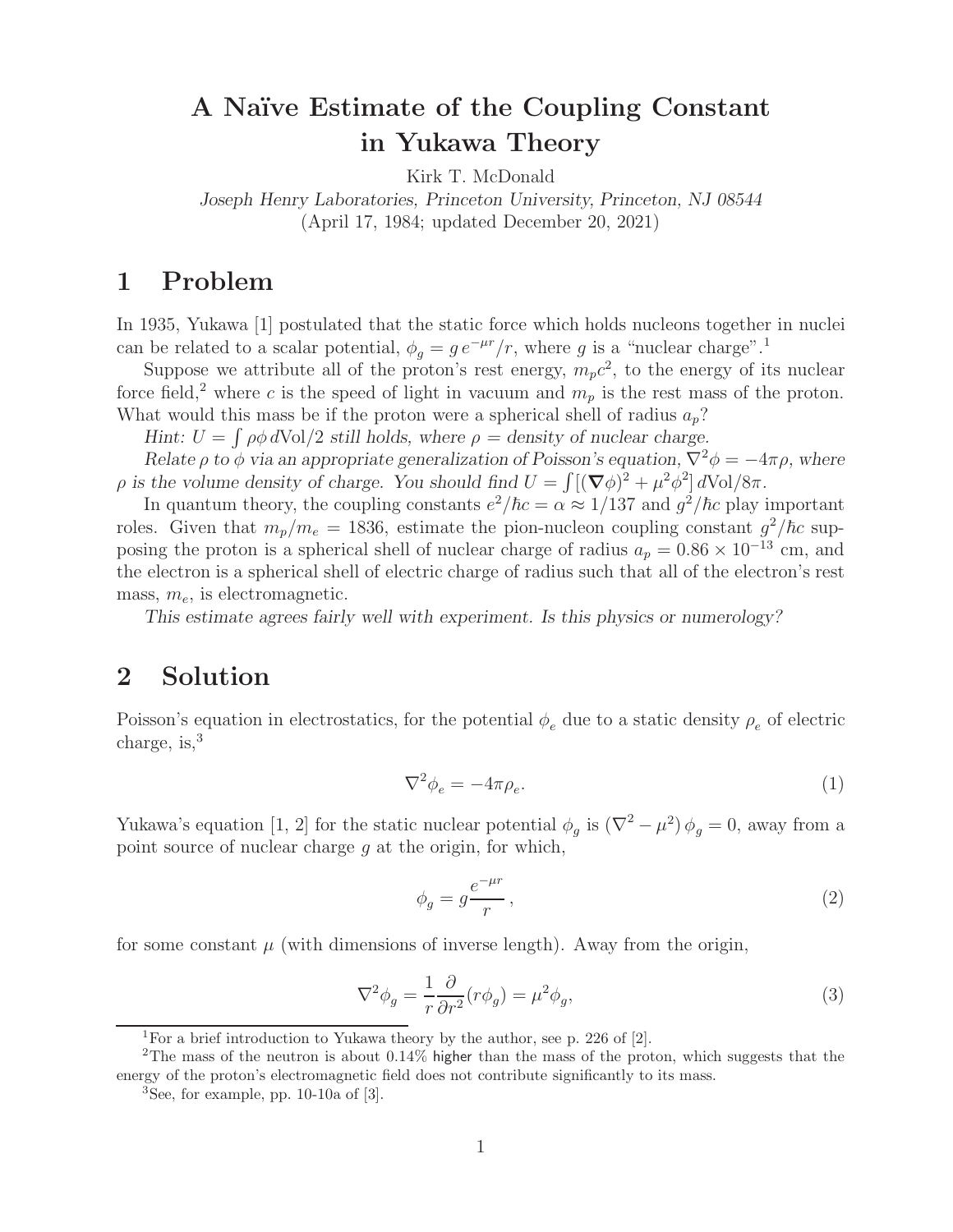while close to the origin,  $\phi$  $g \approx g/r$ , for which,

$$
\nabla^2 \phi_g \approx g \nabla^2 (1/r) = -4\pi g \,\delta^3(\mathbf{r})\tag{4}
$$

recalling that  $\nabla^2(1/r) = -4\pi \delta^3(\mathbf{r})^4$ .<br>This suggests that in case of a (s

This suggests that in case of a (static) volume density  $\rho_g$  of nuclear charge, the Yukawa<br>optial is potential is,

$$
\phi_g(\mathbf{r}) = \int \frac{\rho_g(\mathbf{r}') e^{-\mu|\mathbf{r}-\mathbf{r}'|}}{|\mathbf{r}-\mathbf{r}'|} d\text{Vol}',\tag{5}
$$

and Poisson's equation becomes,<sup>5</sup>

$$
\left(\nabla^2 - \mu^2\right)\phi_g = -4\pi\rho_g.\tag{6}
$$

The concept of the potential is that the interaction energy of two (point) charges  $g_1$  and  $g_2$  is,

$$
U_{12} = g_1 \phi_{g,12} = g_2 \phi_{g,21}.
$$
\n(7)

For a collection of particles, this leads to the interaction energy,

$$
U = \frac{1}{2} \sum_{i,j} g_i \phi_{g,ij} \to \frac{1}{2} \int \rho_g(\mathbf{r}) \phi_g(\mathbf{r}) d\text{Vol}.
$$
 (8)

Then, with  $\rho_g$  from eq. (6), we have, recalling that  $\phi_g \nabla^2 \phi_g = \nabla (\phi_g \nabla \phi_g) - (\nabla \phi_g)^2$ , and wing Couse' theorem using Gauss' theorem,

$$
U = -\frac{1}{8\pi} \int \phi_g (\nabla^2 - \mu^2) \phi_g d\text{Vol} = \frac{1}{8\pi} \int \left[ -\nabla (\phi_g \nabla \phi_g) + (\nabla \phi_g)^2 + \mu^2 \phi_g^2 \right] d\text{Vol}
$$
  

$$
= \frac{1}{8\pi} \int \left[ (\nabla \phi_g)^2 + \mu^2 \phi_g^2 \right] d\text{Vol}, \tag{9}
$$

for a charge distribution that is nonzero only within a bounded volume, such that  $\phi_g \nabla \phi_g \propto 1/r^3$  for large r.  $1/r^3$  for large r.



We now consider a nuclear charge  $g$  that is uniformly distributed over a spherical shell (about the origin) of radius a. At a point on the z-axis at distance  $r$  from the origin,

$$
\phi_g(r) = \int_{-1}^1 d\cos\theta \, \frac{g}{2} \frac{e^{-\mu R}}{R},\tag{10}
$$

 $4$ See, for example, pp. 39-40 of [4].

<sup>5</sup>Equation (6) is sometimes called the screened Poisson equation.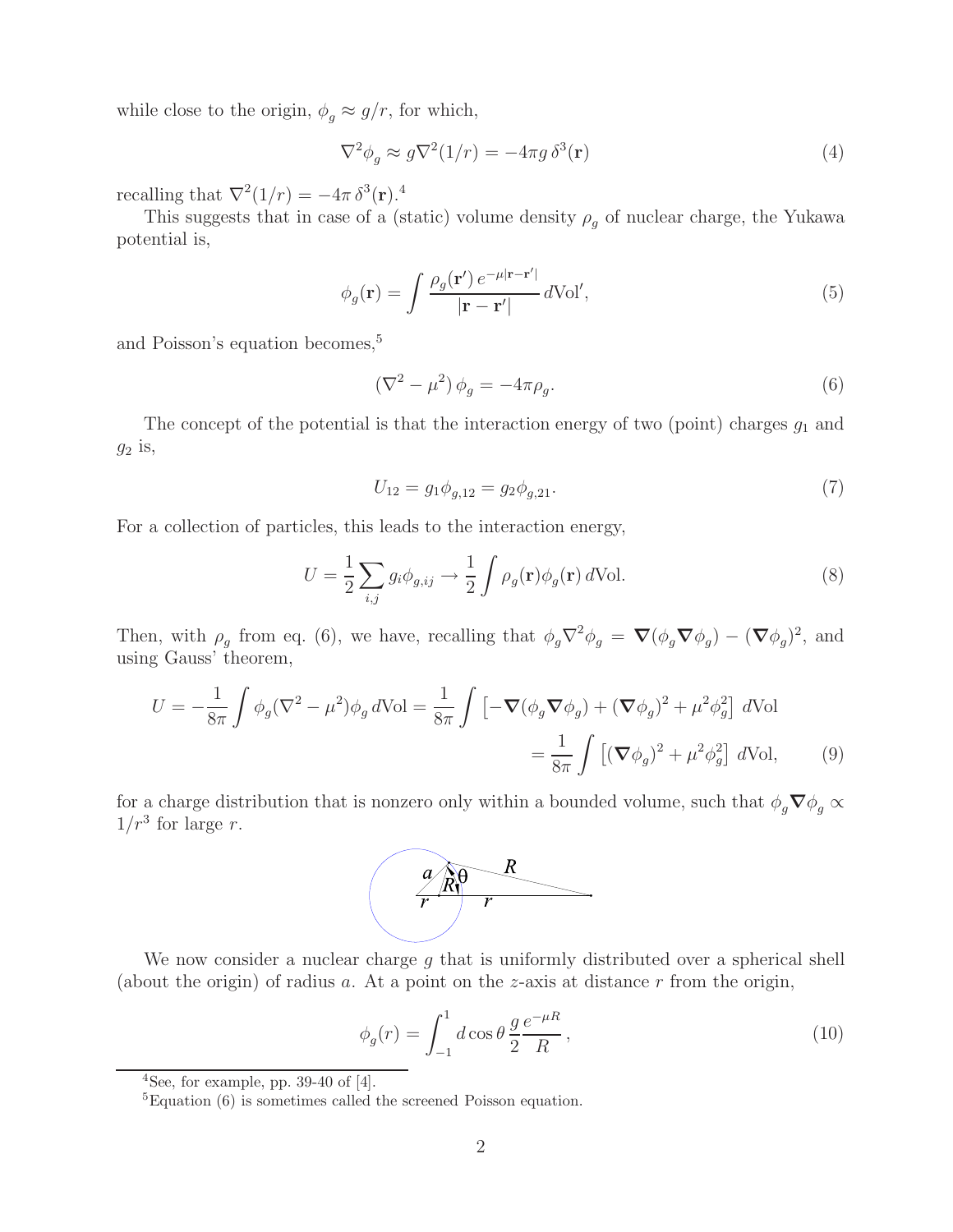where,

$$
R^2 = a^2 + r^2 - 2ar\cos\theta, \qquad 2R dR = -2ar\,d\cos\theta,\tag{11}
$$

and when  $\cos \theta = \pm 1$ ,  $R = a + r$ ,  $|a - r|$ . Hence,

$$
\phi_g(r > a) = \frac{g}{2ar} \int_{r-a}^{r+a} dR \, e^{-\mu R} = \frac{g}{2\mu ar} (e^{-\mu(r-a)} - e^{-\mu(r+a)}) = \mu g \frac{\sinh \mu a}{\mu a} \frac{e^{-\mu r}}{\mu r},\qquad(12)
$$

$$
\phi_g(r < a) = \frac{g}{2ar} \int_{a-r}^{a+r} dR \, e^{-\mu R} = \frac{g}{2\mu ar} (e^{-\mu(a-r)} - e^{-\mu(a+r)}) = \mu g \frac{e^{-\mu a} \sinh \mu r}{\mu a} \,. \tag{13}
$$

For  $\mu = 0$  we recover the form for ordinary electrostatics of a spherical shell of electric charge  $q, \phi(r>a) = q/r$ , while  $\phi(r < a) = q/a$ .

The gradient of the potential (12)-(13) is purely radial,

$$
\nabla \phi_{g,r}(r > a) = \mu \frac{\partial \phi_g(r > a)}{\partial \mu r} = -\frac{\mu g \sinh \mu a}{a} \left( \frac{e^{-\mu r}}{\mu^2 r^2} + \frac{e^{-\mu r}}{\mu r} \right) , \qquad (14)
$$

$$
\nabla \phi_{g,r}(r < a) = \mu \frac{\partial \phi_g(r < a)}{\partial \mu r} = -\frac{\mu g \, e^{-\mu a}}{a} \left( \frac{\sinh \mu r}{\mu^2 r^2} - \frac{\cosh \mu r}{\mu r} \right) \,, \tag{15}
$$

and the field energy (9) is, noting that  $\sinh^2 x = (\cosh 2x - 1)/2$ ,  $2 \sinh x \cosh x = \sinh 2x$ , and  $\cosh^2 x = (\cosh 2x + 1)/2$ ,

$$
U = \frac{g^2 \sinh^2 \mu a}{2\mu a^2} \int_{\mu a}^{\infty} (\mu r)^2 d(\mu r) e^{-2\mu r} \left( \frac{1}{\mu^4 r^4} + \frac{2}{\mu^3 r^3} + \frac{2}{\mu^2 r^2} \right)
$$
  
+ 
$$
\frac{g^2 e^{-2\mu a}}{2\mu a^2} \int_0^{\mu a} (\mu r)^2 d(\mu r) \left( \frac{\cosh 2\mu r - 1}{2\mu^4 r^4} - \frac{\sinh 2\mu r}{\mu^3 r^3} + \frac{\cosh 2\mu r}{\mu^2 r^2} \right)
$$
  
= 
$$
\frac{g^2}{2\mu a^2} \frac{\cosh 2\mu a - 1}{2} e^{-2\mu a} \left( 1 + \frac{1}{\mu a} \right) + \frac{g^2 e^{-2\mu a}}{2\mu a^2} \left( \frac{1 - \cosh 2\mu a}{2\mu a} + \frac{\sinh 2\mu a}{2} \right)
$$
  
= 
$$
\frac{g^2 e^{-2\mu a}}{2\mu a^2} \left( \frac{\cosh 2\mu a - 1 + \sinh 2\mu a}{2} \right) = \frac{g^2 (1 - e^{-2\mu a})}{4\mu a^2}, \qquad (16)
$$

using Dwight [5] 568.2 and 678.12. If  $\mu \to 0$ , this goes to  $g^2/2a$ , as expected from electrostatics.

Applying this model to a proton, its rest mass would be,

$$
m_p = \frac{U_p}{c^2} = \frac{g^2(1 - e^{-2\mu a_p})}{4\mu a_p^2 c^2},
$$
\n(17)

where  $a_p$  is the radius of the proton (taken to be a spherical shell of nuclear charge).

In nuclear interactions, the range of the Yukawa interaction is about the same as the radius of the proton,  $a_p \approx 0.86 \times 10^{-13}$  cm,<sup>6</sup> *i.e.*,  $\mu a_p \approx 1$ , in which case  $U_p \approx g^2/4a_p$  for our model of a proton as a spherical shell of nuclear charge.

<sup>6</sup>https://en.wikipedia.org/wiki/Proton\_radius\_puzzle